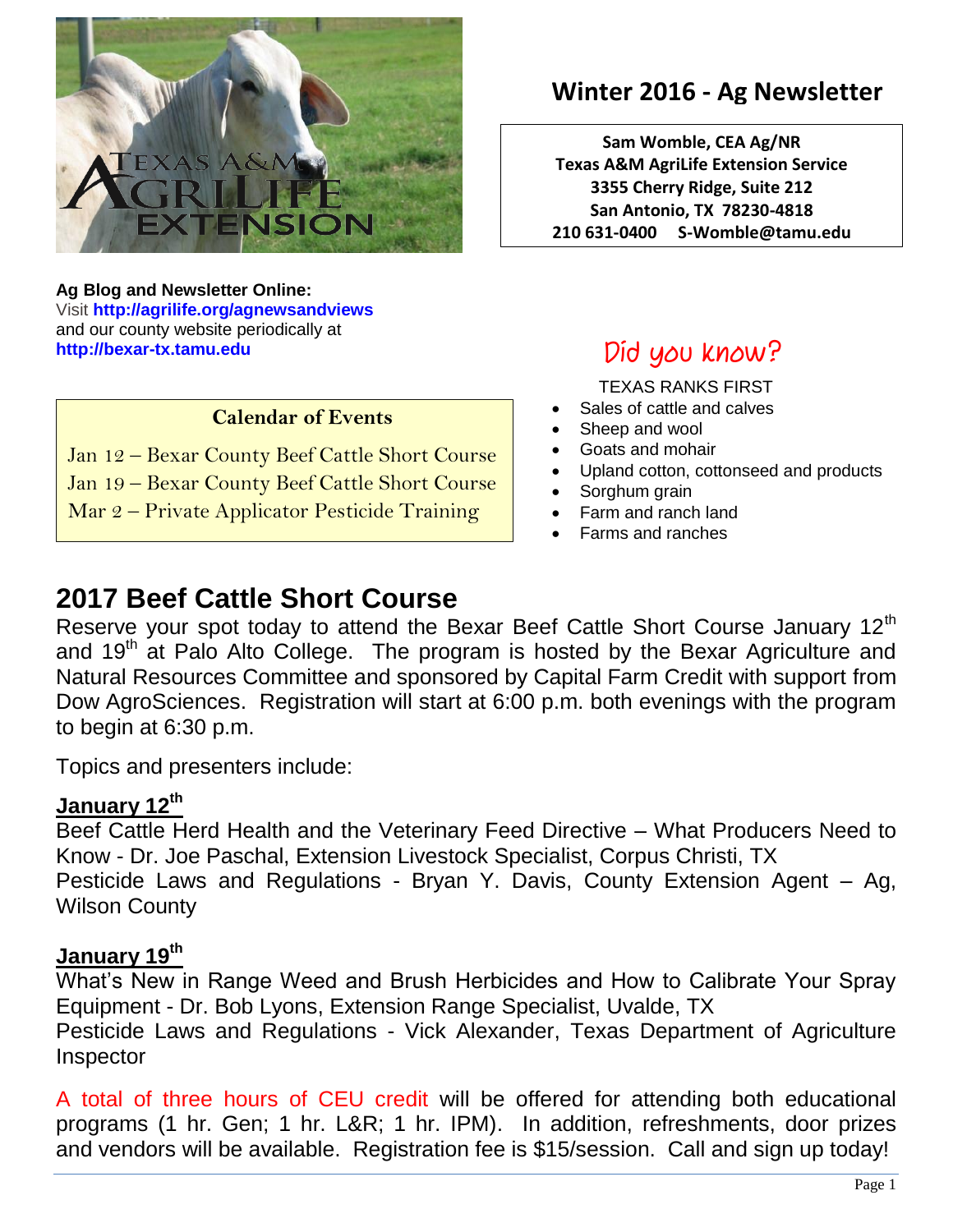## **VFD Update**

As of January 1, 2017, animal producers will not be able to purchase feeds over the counter that contain antimicrobials deemed important for human health. Instead, to buy and use feeds containing those antimicrobials, animal producers must be authorized by a licensed veterinarian who is operating under the Food and Drug Administration's revised Veterinary Feed Directive, or VFD, rule.

The VFD rule has been in effect for 20 years, but it affected only a small number of producers and just a few antimicrobials. As of January 1, changes to the rule will mean that it will impact most animal producers and apply to many more antimicrobials.

The antimicrobials that will be covered by the VFD rule are considered "medically important," because they are important for human health. A list of medically important antimicrobials is in Appendix A of FDA's Guidance for Industry #152:

[http://www.fda.gov/downloads/AnimalVeterinary](https://urldefense.proofpoint.com/v2/url?u=http-3A__www.fda.gov_downloads_AnimalVeterinary_GuidanceComplianceEnforcement_GuidanceforIndustry_UCM052519.pdf&d=CwMFAg&c=ODFT-G5SujMiGrKuoJJjVg&r=dgXvsT7XzC9mm8YsZFudTa3rSqGUp-jwBHybJ_oYqZA&m=ukXKDlEpSAT25hJQrspbBvnWHpXz82hz3GZWK_WaXMo&s=puj6LRSWajteJjbQCvHxHmWPLadNRseGnvBCpkuvZEo&e=) [/GuidanceComplianceEnforcement/Guidancefor](https://urldefense.proofpoint.com/v2/url?u=http-3A__www.fda.gov_downloads_AnimalVeterinary_GuidanceComplianceEnforcement_GuidanceforIndustry_UCM052519.pdf&d=CwMFAg&c=ODFT-G5SujMiGrKuoJJjVg&r=dgXvsT7XzC9mm8YsZFudTa3rSqGUp-jwBHybJ_oYqZA&m=ukXKDlEpSAT25hJQrspbBvnWHpXz82hz3GZWK_WaXMo&s=puj6LRSWajteJjbQCvHxHmWPLadNRseGnvBCpkuvZEo&e=) [Industry/UCM052519.pdf.](https://urldefense.proofpoint.com/v2/url?u=http-3A__www.fda.gov_downloads_AnimalVeterinary_GuidanceComplianceEnforcement_GuidanceforIndustry_UCM052519.pdf&d=CwMFAg&c=ODFT-G5SujMiGrKuoJJjVg&r=dgXvsT7XzC9mm8YsZFudTa3rSqGUp-jwBHybJ_oYqZA&m=ukXKDlEpSAT25hJQrspbBvnWHpXz82hz3GZWK_WaXMo&s=puj6LRSWajteJjbQCvHxHmWPLadNRseGnvBCpkuvZEo&e=)

And, information on drugs transitioning from over-the-counter status to VFD status is available here: [http://www.fda.gov/AnimalVeterinary/Developm](https://urldefense.proofpoint.com/v2/url?u=http-3A__www.fda.gov_AnimalVeterinary_DevelopmentApprovalProcess_ucm482107.htm&d=CwMFAg&c=ODFT-G5SujMiGrKuoJJjVg&r=dgXvsT7XzC9mm8YsZFudTa3rSqGUp-jwBHybJ_oYqZA&m=ukXKDlEpSAT25hJQrspbBvnWHpXz82hz3GZWK_WaXMo&s=IfG09930mFhpqU9MQcEQYMXjIoKMD9l3HwounNkFvhU&e=) [entApprovalProcess/ucm482107.htm.](https://urldefense.proofpoint.com/v2/url?u=http-3A__www.fda.gov_AnimalVeterinary_DevelopmentApprovalProcess_ucm482107.htm&d=CwMFAg&c=ODFT-G5SujMiGrKuoJJjVg&r=dgXvsT7XzC9mm8YsZFudTa3rSqGUp-jwBHybJ_oYqZA&m=ukXKDlEpSAT25hJQrspbBvnWHpXz82hz3GZWK_WaXMo&s=IfG09930mFhpqU9MQcEQYMXjIoKMD9l3HwounNkFvhU&e=))

Also, after January 1, animal drug sponsors will have removed the claims of "growth promotion" and "feed efficiency" from the labels of medically important antimicrobials. Animal drug sponsors, in cooperation with CVM, are currently changing the labels for their products so that production claims such as "growth promotion" or "feed efficiency" will be gone from labels, thus those uses will no longer be permitted.

Animal producers must have a VFD order – issued by a licensed veterinarian, operating under a veterinarian-client-patient relationship – to use a feed with a medically important antimicrobial.

The feed distributor that the producer works with must receive the order before releasing the VFD feed to the animal producer. The veterinarian can, for example, give the producer a second copy of the order (one for the producer to keep, and one for the producer to give to the feed distributor), or the veterinarian could send the order directly to the feed distributor.

The animal producer must use VFD feeds only in accordance with the VFD order. In other words, the producer can feed only those animals identified by the order, and only during the time period specified in the order. Feeding animals other than those specified in the VFD order or feeding them beyond the expiration date of the VFD order is considered an "extralabel" use of feed. That's an illegal use. Once the order expires, if continued treatment is required, the animal producer must get a new VFD order from the veterinarian.

The changes in the VFD rule will help FDA address the issue of antimicrobial resistance. In principle, giving antimicrobial drugs to foodproducing animals at low levels for long periods of time and giving the antimicrobial drugs to large numbers of animals may contribute to the development of antibiotic resistance, which makes diseases caused by resistant bacteria more difficult to treat. Finding antimicrobials to treat a disease is far more difficult when the disease is caused by resistant bacteria.

A veterinarian's involvement is important because veterinarians have the medical training necessary to diagnose the disease and to identify the appropriate antimicrobial for the specific situation. The veterinarian's involvement will help to ensure judicious use of antimicrobials.

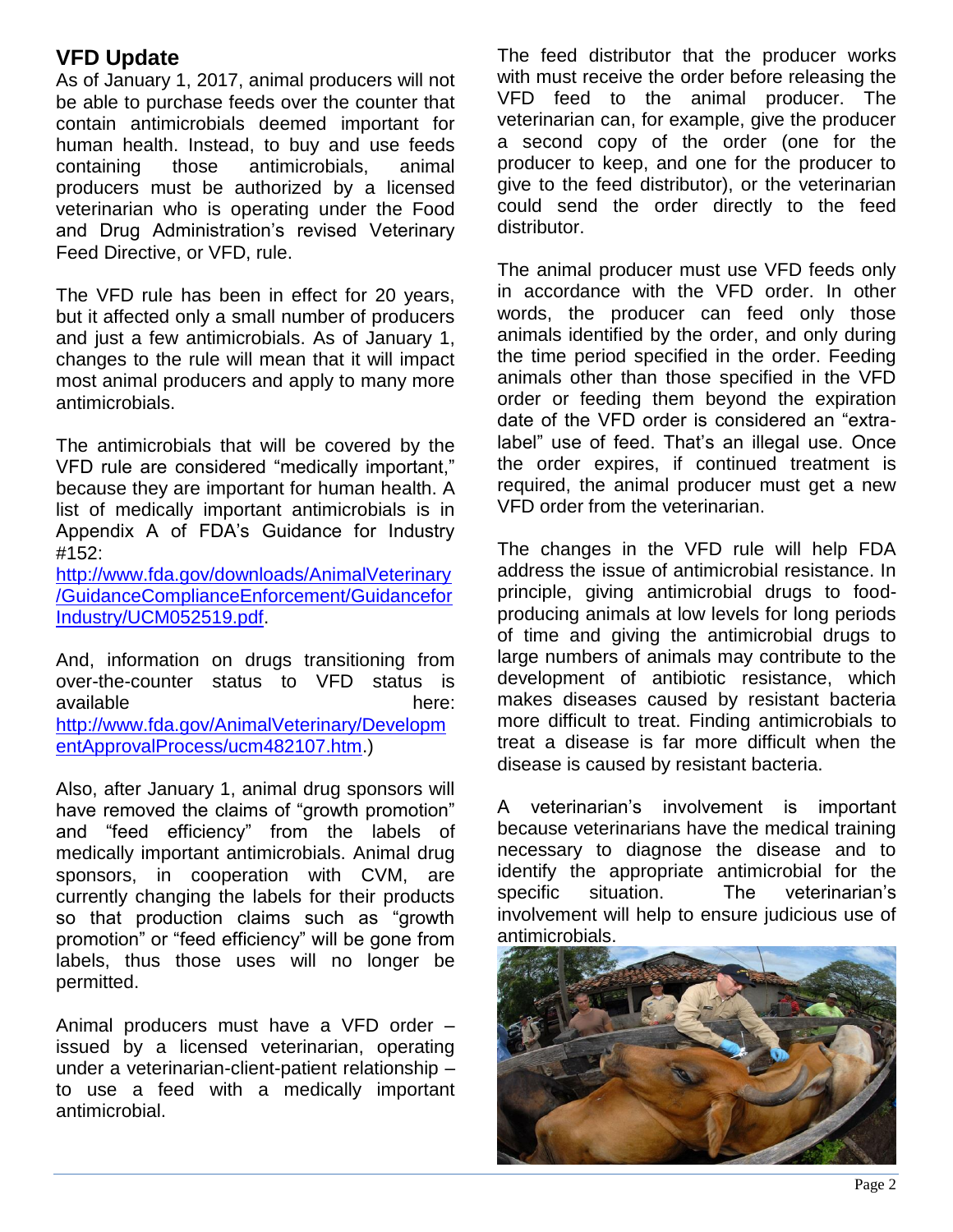### **Pesticide Applicator Training**

A Private Applicator Pesticide Training program is scheduled for Thursday, March  $2^{nd}$  at the Bexar County Extension Office, 3355 Cherry Ridge Street, Suite 212. Registration will begin at 8:00 a.m. with the training to follow at 8:30 a.m. Lunch will not be provided. This training is for people who do not have a license or those

who had a license that expired at least a year ago. If you plan to attend, please call the Bexar County Extension Office to sign up. Study materials are available at the Extension Office and can be picked up in advance. The program registration fee is



\$50/person and includes study materials. Participants should plan on bringing a calculator and photo ID.

#### **2016 Agricultural Custom Rates**

Texas A&M AgriLife Extension Service has published the results of the 2016 Texas Agricultural Custom Rates Survey online at [http://agecoext.tamu.edu/resources/custom](http://agecoext.tamu.edu/resources/custom-rate-survey/)[rate-survey/.](http://agecoext.tamu.edu/resources/custom-rate-survey/) The publication includes data on tractor rental, tillage operations, planting,

fertilizer applications, harvesting, land preparation, brush control and various other operations and services. "A survey was distributed to select farmers, ranchers, landowners as well as custom operators across Texas. The results helped establish a baseline of rates statewide to further assist with questions related to custom-hire activities", said Dr. Steven Klose, AgriLife Extension Economist in College Station. "This publication provides a range of rates for different services, whether you are using or providing those services. It's a handy resource to have for year-round activities.

#### **Manure Scoring Determines Supplementation Needs**

With the change in season and forages entering dormancy comes the need to pay closer attention to your supplementation strategy to ensure cows do not lose body condition.

The perennial question of "How can you keep a cow from losing condition without overfeeding her?" can be answered fairly accurately by looking at the manure pat. When combined with other estimates such as forage availability and quality, a diet can be quickly changed to meet the cow's nutrient requirements rather than waiting for body condition to fall low enough that the producer will notice a change. Manure scoring can indicate the quality of nutrition a cow has had in the past one to three days, while body condition score will indicate the nutritional history of the past several weeks to months.

Manure is scored on a 1 to 5 basis, with a score of 1 being very fluid and 5 being extremely dry and segmented. The next few paragraphs will detail each score and associated diet quality. Reference photographs have been included with approximate levels of dietary protein and energy (TDN) listed.

A manure score of 1 is of cream soup consistency. It can indicate a sick animal or a highly digestible ration that contains excess protein, carbohydrates or minerals, and low fiber. The addition of hay will slow down the rate of passage and thicken the manure.

Manure that will score a 2 doesn't stack; the pat is usually less than 1 inch thick and will lack consistent form. This manure has the consistency of cake batter. Excess protein, carbohydrates and low fiber characterize the diets that produce this manure. Rate of passage is very high, and adding hay to this diet will slow it down to allow for more absorption in the intestinal tract.

Manure score 3 is ideal and will typically start to take on a normal pat form. The consistency will be similar to thick pancake batter. It will exhibit a slight divot in the middle. The pat will be deeper than a score 2 pat, but will not stack. This diet is not lacking nutritionally, yet is not in excess for the cow and her physiological stage. Score 4 manure is thick and starting to become somewhat deeper, yet is not stacking. The consistency of the manure will be equivalent to peanut butter. This manure indicates a lack of degradable rumen protein, excess low quality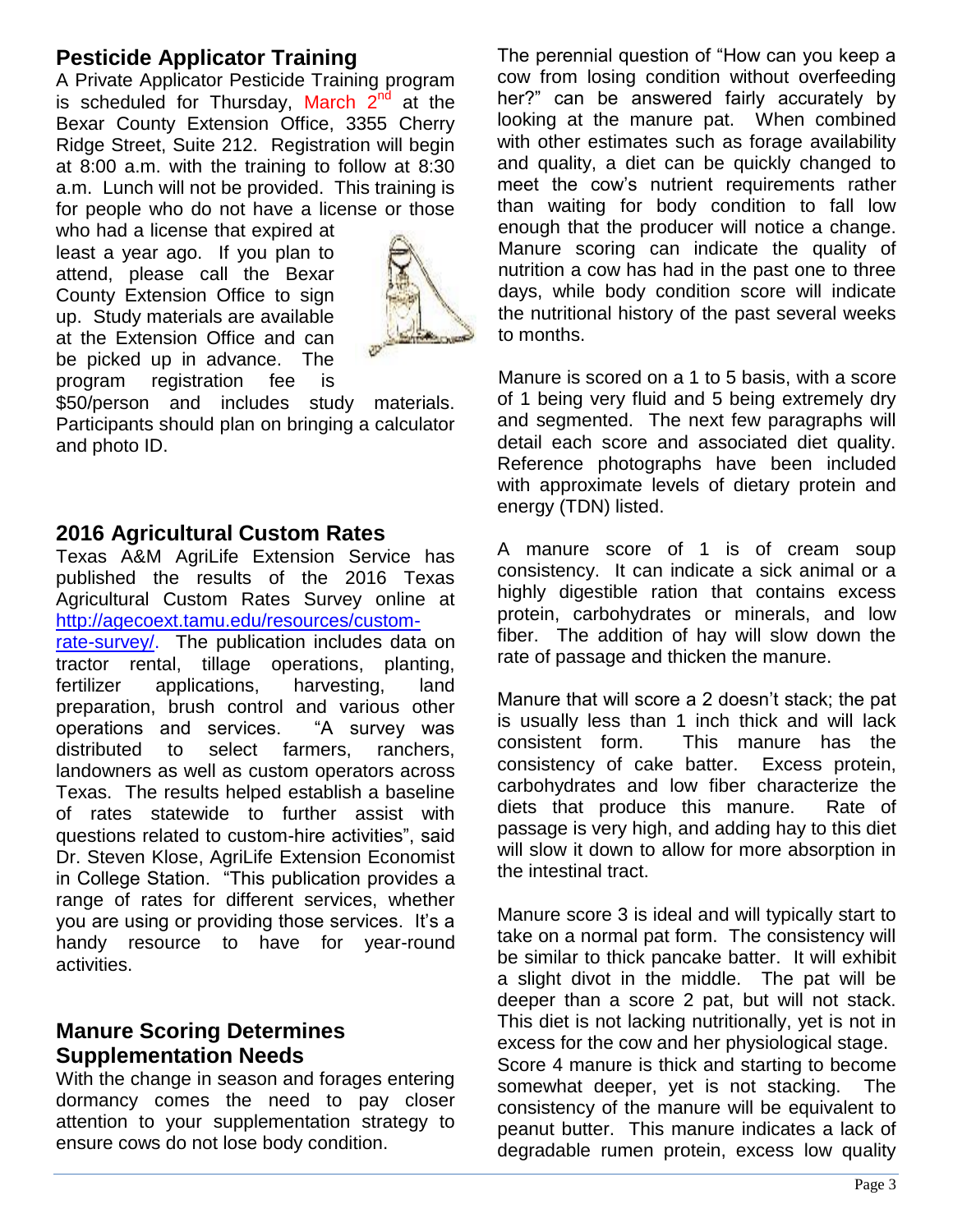fiber or not enough carbohydrates in the diet. Supplementation of additional protein with high rumen-degradable protein can increase total diet digestibility. Cottonseed meal and soybean meal are excellent sources of this type of protein.

The highest and least desirable score is 5. This manure is firm and stacks over 2 inches in height. It will also have clearly defined segments and is very dry. This manure indicates the cow is eating a poor quality forage diet that is inadequate for protein and carbohydrates, and high in low quality fiber. Rate of passage has slowed down to the point that excess water has been reabsorbed in the intestines. The rancher will need to consider additional supplementation to meet the cow's protein and energy requirements.

Cattle have to be in good health for manure scoring to be accurate. Manure scoring is a valuable tool to determine the quality of nutrition the cow has recently consumed and can be used effectively to adjust supplementation to prevent loss of body condition.



Score 2: > 20% CP; > 68% TDN of diet



Score 3: 12-15% CP; 62-70% TDN of diet



Score 5: < 6% CP; < 55% TDN of diet

## **Maintaining Optimal Bull Fertility**

Joe C. Paschal, Livestock Specialist Texas A&M AgriLife Extension Corpus Christi, Texas

Breeding season is almost here for most of us and I thought it might be a good time to relate some basic points on maintaining optimal bull fertility.

Bulls need to be fertility tested about 45-60 days prior to turnout. This allows ample time for retesting or replacement. Bulls should be vaccinated for diseases and treated for internal and external parasites at this time. Visit with your local veterinarian for specific recommendations for your area.

If you have purchased or acquired new bulls they should be trichomoniasis tested when they are fertility tested before purchase. Trich is a venereal of cattle that is carried by bulls but causes early abortion in cows. It is recommended and required by state law that breeding bulls be tested whenever they change hands. There is a vaccine labeled for use in healthy animals that reduces the effect of the disease on aborting those early pregnancies. Some veterinarians are recommending its use when a fertility test is conducted.

At turnout, bulls should be in a body condition score of 7, with no ribs showing and hips or hooks and pins rounded. Bulls will lose about 2 condition scores during a 3 month breeding season so they should begin with some fat cover. If bulls lose weight during breeding